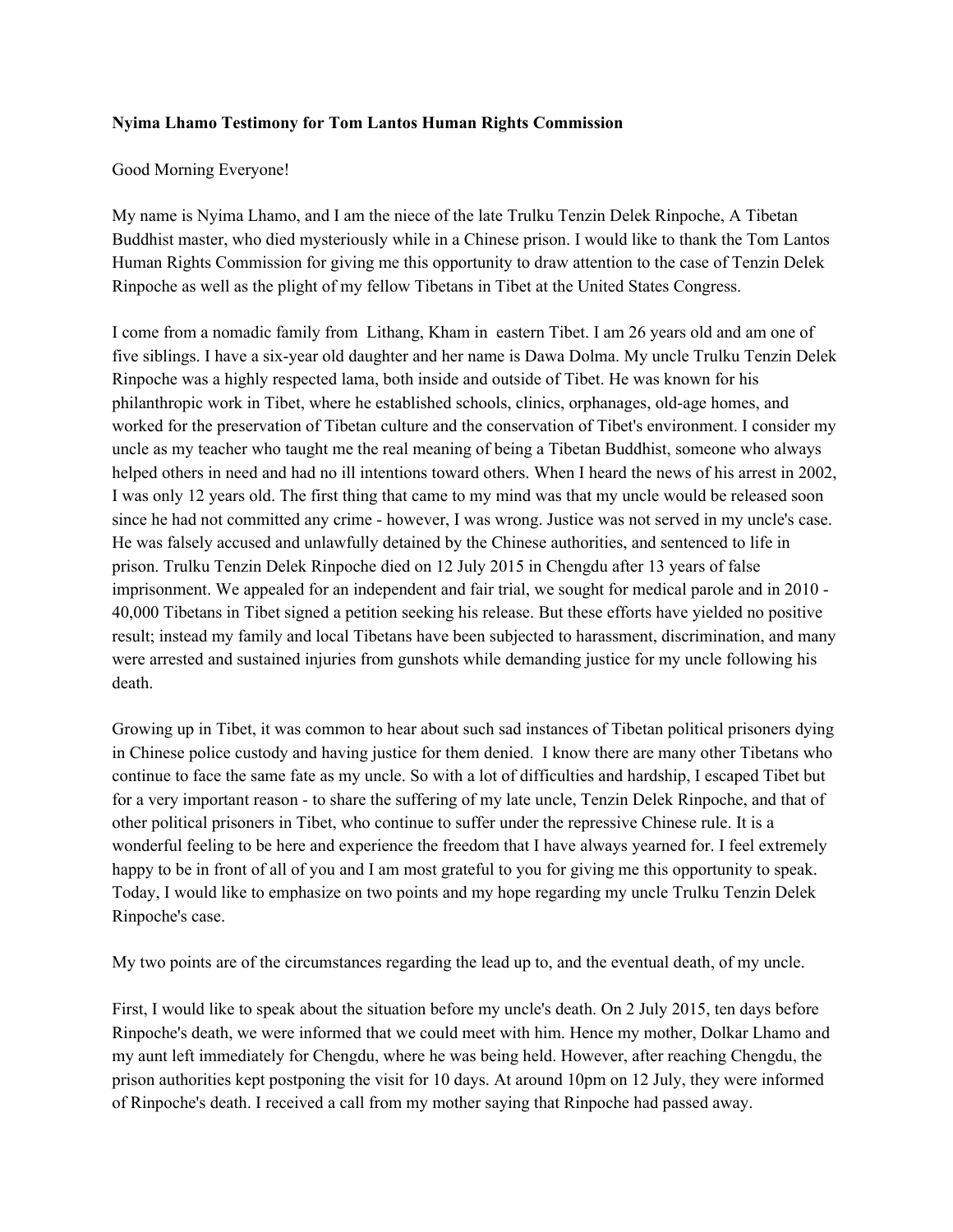Immediately thereafter, I left for Chengdu. As soon as I reached Chengdu, my mother, my aunt, and I, alongside others, protested against the authorities for not allowing us to see and claim Rinpoche's body. We shouted, "You killed Rinpoche! If you didn't kill him, give us the medical certificates." Out of distress, my mother hit her head against the wall and shouted to see Rinpoche's medical report to prove China's claims of a natural death. We protested in front of the officials asking them, "If we belong to "one nation," as you claim, then why are we being treated differently? Why do you have two policies for the so-called "one nation?" Then I attempted suicide by tying scarf around my neck. Alarmed by our protest, the prison authorities let us into the prison office. Subsequently, they asked us to tell them our concerns. We gave them our concerns in writing; first, if Rinpoche died of natural causes, as stated by the authorities, we want the medical certificates that back this claim. Second, we requested them to preserve Rinpoche's body for 15 days in accordance with Chinese law. Third, we want clear information on who ordered Rinpoche's cremation and the refusal of his body being returned to his family. Finally, we will not carry any further appeals or petitions against the authorities regarding Rinpoche's case if his body is handed over to our family for the final Buddhist rites.

None of our concerns were addressed. Moreover, the authorities informed us that they would cremate Rinpoche's body at 7:00am the next day, against our wishes. For Tibetan Buddhists, if there is one thing more important than life, it is the Buddhist rites that should be carried out the moment immediately following one's death. However, my uncle was denied this opportunity.

Later, they let us in briefly to see Rinpoche's body. After seeing his body, I have six reasons to believe that my uncle was murdered in prison. First, the prison authorities did not allow my mother to meet Rinpoche and kept postponing the visit for 10 days. Second, they did not provide any medical documents or death certificate to corroborate the claim that Rinpoche died of a natural cause. Third, the government officials denied our request that Rinpoche's body be preserved for 15 days in accordance with the Chinese law. Fourth, the time of death cited by the authorities kept changing with one version stating that it occurred at 2pm and other at 4pm. Fifth, in violation of Chinese law, neither Rinpoche's body nor his ashes were returned to my family. Finally, when they let us see Rinpoche's body briefly, I noticed that his lips were black, and the monks who cleaned Rinpoche's body said his fingers and toenails were black, which raises suspicion of poisoning.

Shortly after the cremation of my uncle, my mother and I were detained and told that we had committed a serious crime. We were accused of leaking state secrets and told we should expect a sentence of life imprisonment. However, much to our surprise, after a few days, we were told to sign a document, noting the conditions of our release. The conditions included, 1. No information on Tenzin Delek Rinpoche shall be shared in Tibet. 2. No accusations shall be made against the Chinese authorities that Rinpoche was murdered by China and 3. No discussion on Rinpoche's death will take place at any public gatherings or to the outside world. We refused to sign these conditions. However, after two days, we were informed that the village leader had signed the conditions of our release on our behalf and that we should strictly follow his directions.

My second point is regarding the circumstances following Rinpoche's death, and the situation in Lithang now. After Rinpoche's death, the Chinese authorities continued to dishonor him in the following manners.